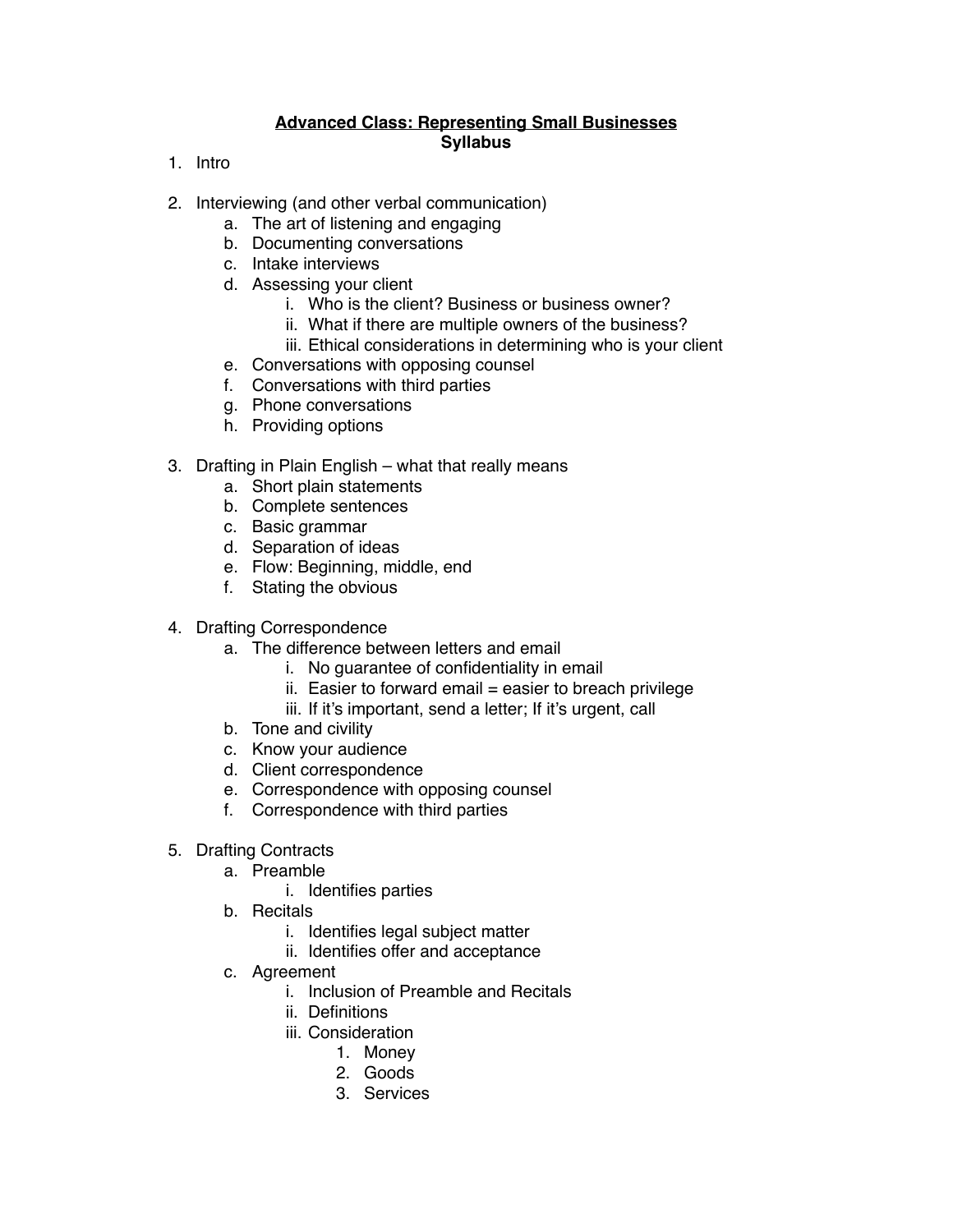- iv. Performance
	- 1. Conduct of parties
- v. Relationship of parties
	- 1. Independent contractors vs. employee/employer
	- 2. No third-party beneficiaries
	- 3. Publicity/Confidentiality
- vi. Place of performance
- vii.Representations and Warranties
- viii.Indemnification
- ix. Time/Term/Termination
- x. Failure to perform/breach
- xi. Remedies
	- 1. At law
		- a. Money
	- 2. In equity
		- a. Specific performance
		- b. Injunctive relief
	- 3. Attorney's fees and costs
- d. Boilerplate
	- i. Force majeure
	- ii. Further Assurances
	- iii. Merger
	- iv. Amendments
	- v. Assignability
	- vi. Waiver and Severability
	- vii.Jurisdiction/Venue/Choice of Law
	- viii.Notice
	- ix. Interpretation, Headings
	- x. Counterparts
- e. Closing
- f. Signatures
	- i. Just the signature
	- ii. Signed before witnesses
	- iii. Signed before a notary
	- iv. Sworn before a notary
- g. Schedules and Exhibits
- 6. Drafting Memos and Opinions
	- a. Opinion Letters (protect the client)
		- i. Purpose is to provide LEGAL opinion
		- ii. Research the law as well as the facts don't take anyone's word
		- iii. Opinion letters carry weight. Do not give opinions lightly!
		- iv. Types of Opinion Letters
			- 1. Registerability of intellectual property
			- 2. Exposure to liability
			- 3. Due diligence
			- 4. Viability of business plan
	- b. Memos of Law (protect the lawyer)
		- i. Purpose is to provide an overview of the law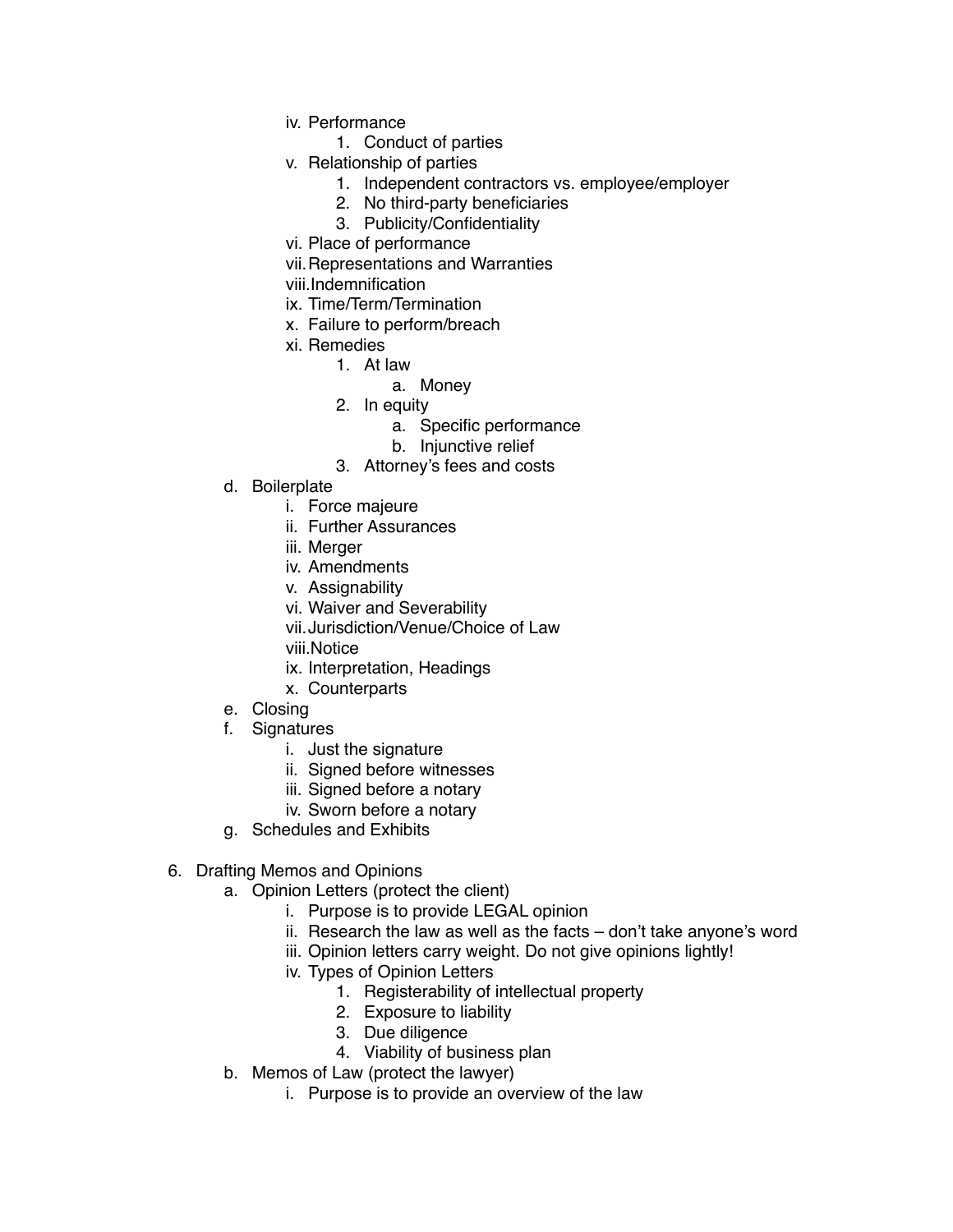- ii. Research the law and apply it to the client's reported situation
- iii. NOT a legal opinion won't hold up in court
- iv. Clients hate paying for memos treat them like CYA letters
- v. Types of memos
	- 1. Current state of relevant laws
	- 2. Changes to the relevant laws
	- 3. Applicability of relevant laws
	- 4. Viability of legal argument
- 7. Negotiating
	- a. Know your stuff before you start
		- i. Know the law and the facts
		- ii. Know your client
		- iii. Know with whom you will be negotiating
	- b. Getting to yes
		- i. Choose your medium phone, in person, letter, email?
		- ii. Picking your battles
		- iii. Where is your line in the sand?
		- iv. How can everyone walk away happy (or at least not miserable)?
	- c. Getting past no
		- i. Overcoming objections
		- ii. Finding their line in the sand
		- iii. Let them "win"
	- d. Types of negotiations
		- i. Lawyer's fee negotiation
		- ii. Contract terms negotiation
		- iii. Settlement negotiation
		- iv. Mediation
- 8. Administrative Law
	- a. Dealing with federal agencies
		- i. IRS
		- ii. EEOC
		- iii. HHS
		- iv. HUD
		- v. USPTO and U.S. Copyright Office
	- b. Dealing with state agencies
		- i. Division of Corporations
		- ii. Department of Revenue
		- iii. Health Department
		- iv. Professional Regulation
	- c. Dealing with local government
		- i. Zoning and planning
		- ii. Business Taxes
		- iii. Property Taxes
	- d. Dealing with independent agencies (accreditation)
		- i. JCOHA Hospitals/Health Care Providers
		- ii. NWBOC Women Business Owners
		- iii. NMBC Minority Business Owners